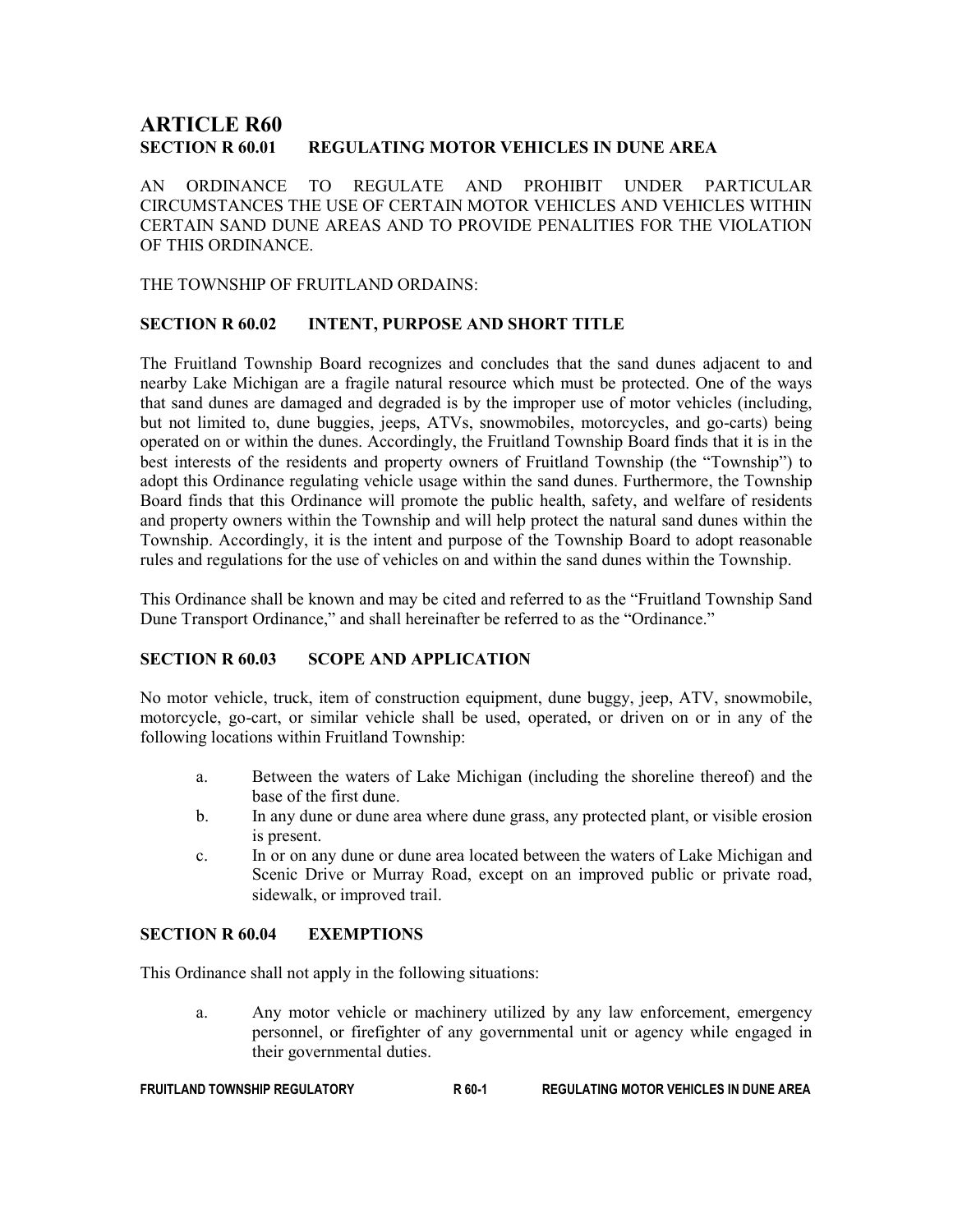b. Construction equipment which is actively being utilized for excavation, construction, or dredging work which is lawful under all township, county, federal and state laws, regulations and statutes, and which is being done pursuant to a permit lawfully issued by Fruitland Township, the Michigan Department of Environmental Quality, or the U.S. Army Corps of Engineers. This exemption shall not apply (and the requirements of this Ordinance shall be fully applicable) if the excavation, construction, or dredging work is being done illegally or in an unlawful fashion or if the governmental permit or approval pursuant to which such work is being done is invalid or has expired or if the work is being done in violation of any such permit or approval.

## SECTION R 60.05 INTERPRETATION

The terms and provisions of this Ordinance shall be interpreted and applied as minimum standards and requirements for the promotion and protection of the public health, safety and welfare, and for the public peace and preservation of natural resources and public and private property within the Township.

This Ordinance is intended to supplement other laws and ordinances. If this Ordinance imposes more stringent requirements than other ordinances, the provisions of this Ordinance shall govern, except as otherwise herein provided.

## SECTION R 60.06 PENALTIES AND ENFORCEMENT

Violation of this Ordinance is a civil infraction, for which the fines shall be not less than One Hundred Dollars (\$100) or more than Five Hundred Dollars (\$500) for the first offense and not less than Two Hundred Dollars (\$200) nor more than Two Thousand Five Hundred Dollars (\$2,500) for subsequent offenses, in the discretion of the Court, and in addition to all of the costs, damages and expenses provided by law. For purposes of this Ordinance, "subsequent offense" means a violation of this Ordinance committed by the same person within twelve (12) months of a previous violation of the Ordinance for which said person admitted responsibility or was adjudicated to be responsible, provided, however, that offenses committed on subsequent days within a period of one (1) weeks following issuance of a citation for a first offense shall all be considered separate first offenses. Each day that such violation occurs shall constitute a separate offense.

Upon a finding of responsibility for a civil infraction, the court shall also have the authority to issue any appropriate court order directing a person found responsible to do or not engage in a certain actions, uses, remediation's or similar matters, as well as to award the Township its cost and reasonable attorney fees, together with such other remedies as are provided by law.

## SECTION R 60.07 INJUNCTION

Any violation of this Ordinance is hereby declared to be a nuisance per se. In addition to, or in lieu of, seeking to enforce this Ordinance by proceeding under Section R 60.06 above, the Township or any Township resident may institute an appropriate action in a court of general jurisdiction seeking injunctive or equitable relief.

| <b>FRUITLAND TOWNSHIP REGULATORY</b> | R 60-2 | <b>REGULATING MOTOR VEHICLES IN DUNE AREA</b> |
|--------------------------------------|--------|-----------------------------------------------|
|--------------------------------------|--------|-----------------------------------------------|